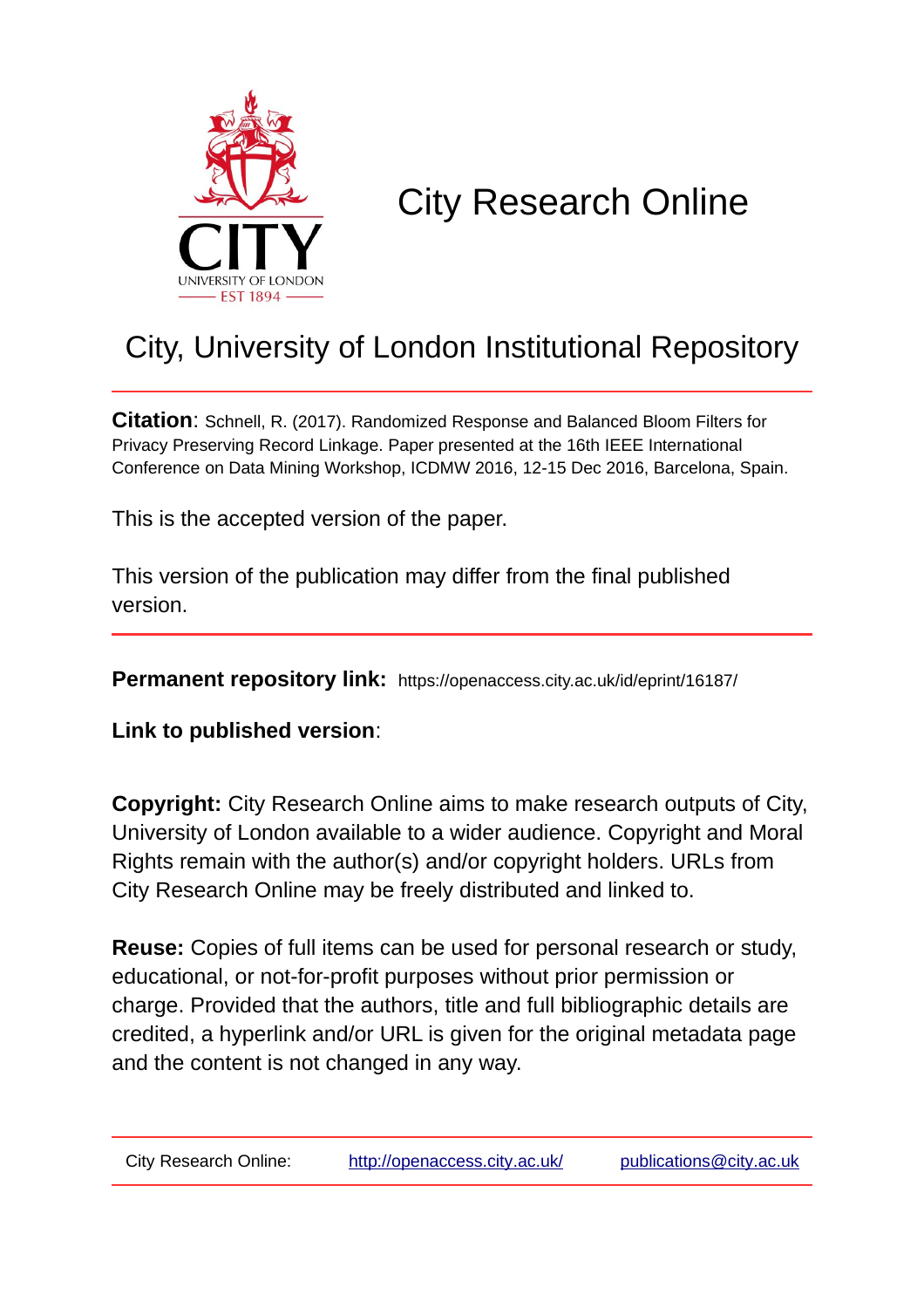# Randomized Response and Balanced Bloom Filters for Privacy Preserving Record Linkage

Rainer Schnell Centre for Comparative Social Surveys City, University of London London, United Kingdom Email: Rainer.Schnell@city.ac.uk

*Abstract*—In most European settings, record linkage across different institutions is based on *encrypted* personal identifiers – such as names, birthdays, or places of birth – to protect privacy. However, in practice up to 20% of the records may contain errors in identifiers. Thus, exact record linkage on encrypted identifiers usually results in the loss of large subsets of the data. Such losses usually imply biased statistical estimates since the causes of errors might be correlated with the variables of interest in many applications. Over the past 10 years, the field of Privacy Preserving Record Linkage (PPRL) has developed different techniques to link data without revealing the identity of the described entity. However, only few techniques are suitable for applied research with large data bases that include millions of records, which is typical for administrative or medical data bases. Bloom filters were found to be one successful technique for PPRL when large scale applications are concerned.

Yet, Bloom filters have been subject to cryptographic attacks. Previous research has shown that the straight application of Bloom filters has a non-zero re-identification risk. We present new results on recently developed techniques defying all known attacks on PPRL Bloom filters. The computationally inexpensive algorithms modify personal identifiers by combining different cryptographic techniques. The paper demonstrates these new algorithms and demonstrates their performance concerning precision, recall, and re-identification risk on large data bases.

#### I. BACKGROUND

Linking information on the same micro-unit (persons, institutions, patents) across different data bases is an increasingly important task for administrative and research purposes. Applications can be found in census operations, the health sector, national security, crime detection and prevention [1], official statistics [2] and social science research [3]. However, most applications of record linkage involve information on natural persons. Under many jurisdictions (for example, most European countries), no unique personal identification number is available for Record Linkage. Therefore, Record Linkage has to use unstable and error-prone identifiers such as names or addresses.

Real-world identifiers may show error rates of more than 20% [4]. Examples of these errors include missing or additionally inserted letters, swapped letters, or completely missing attribute values [5].

In most legal settings, names and other personal identifiers have to be encrypted before data linkage across different data sets provided by independent data holders is permitted. This

Christian Borgs German Record Linkage Center University of Duisburg-Essen Duisburg, Germany Email: christian.borgs@uni-due.de

is especially true if potentially sensitive information (health information, criminal records, financial debts) is concerned.

Encrypting unreliable identifiers with standard cryptographic methods such as keyed HMACs (*Hash Message Authentication Code* [6] i.e. SHA-256 or MD5) would result in missing links. From a statistical point of view, unlinked records result in a missing data problem [7]. If a true link is missed, but the link is crucial for variables of interest, this is referred to as *differential linkage error* [8], [9]. Hence, a differential linkage error may result in biased estimates of causal effects and population parameters [10], [11]. The most straight-forward way to reduce differential linkage bias is improving the linkage rate. This problem has given rise to the field of *privacy preserving record linkage* (PPRL). Over the last decade, an increasing number of publications proposing novel PPRL methods have been published [12]. However, few of the proposed techniques are suitable for large scale linkage operations under the restrictions described above [13].

One method using Bloom filters [14] for error-tolerant privacy preserving record linkage [15] has been applied in several different research settings [16], [17],

Although the results on Bloom filter-based PPRL are promising, security concerns remain. So far, four studies by two research groups have been published on attacking PPRL Bloom filters [13]:

The first study [18] attacked basic Bloom filters with a constraint-satisfaction solver (CSS) to assign records to the frequency count given by a voter registration list. Although the technical details of the attack remain unclear it seems to be a variant of what is now being described as a simple rank swapping attack [19].

The second article [20] used composite Bloom filters with the same CSS attack. The authors consider their attack as hardly successful. However, both articles seem to show that basic Bloom filter encodings can be aligned with frequency distributions of unencoded identifiers. This way of attack is impossible if unique encodings can be achieved, for example by using salted encodings [21]. It should be noted, that the CSS attack is based on the entire Bloom filter, therefore it is no decoding, but an alignment. In contrast to that, [21], [22] attempt the decoding (actual revealing of all identifiers as clear text) by a cryptanalysis of individual bit patterns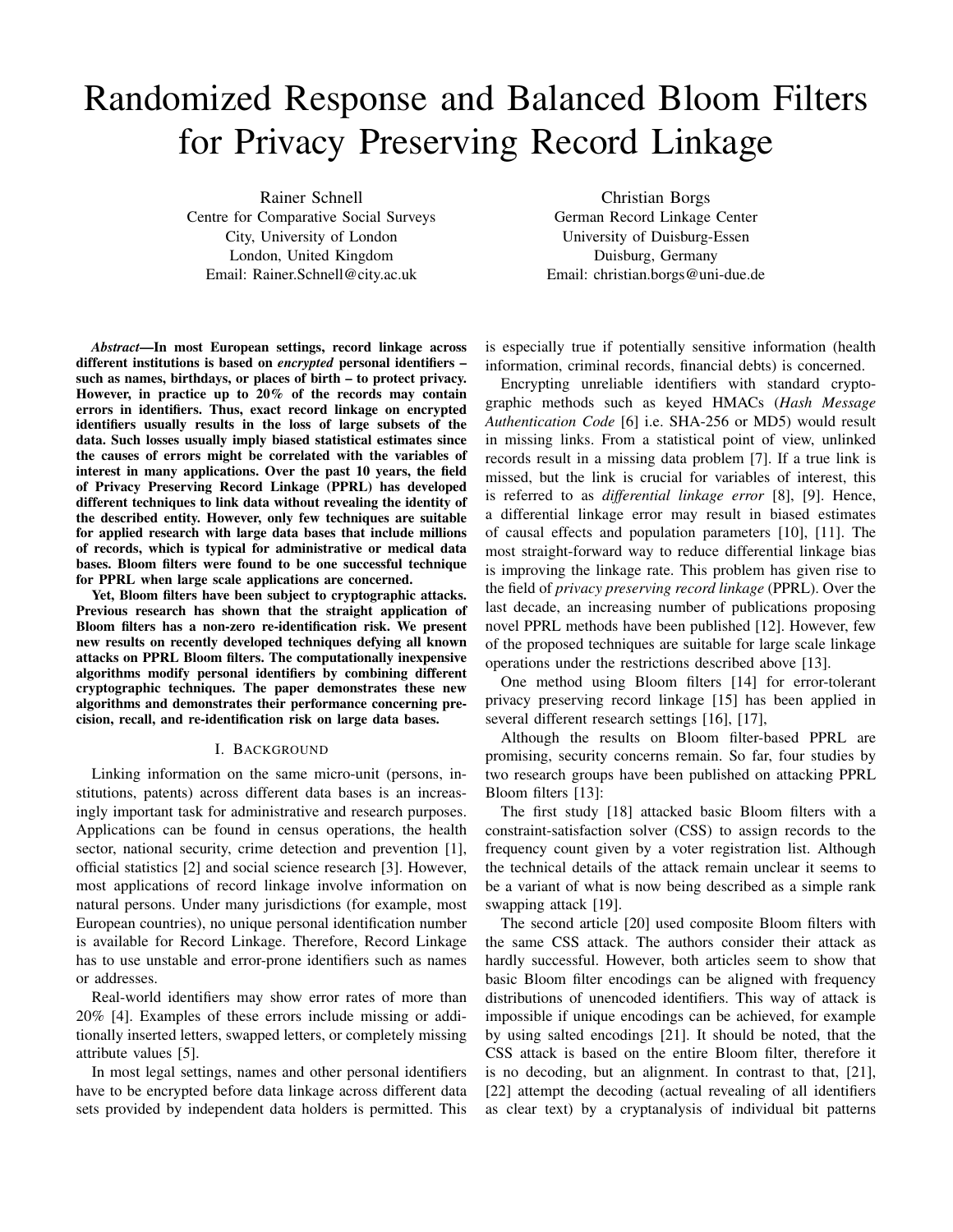within the Bloom filters. While [21] were successful with basic Bloom filters, [22] demonstrated partial success with composite Bloom filters. Details of these attacks will be given in section II-A.

To prevent their own attack, [21] suggested the use of different hash functions (random hashing), but this proposal has not been tested so far. Testing this proposal and suggesting two additional techniques for preventing attacks on Bloom filters is subject of this paper.

#### *A. Our contribution*

Random hashing has been suggested by [21], but has not been tested in an attack. We report on applying the cryptanalysis method of [21] on random hashing and compare the results of this attack on two new techniques (Balanced Bloom Filters, BLIP/RAPPOR) suggested here for the first time for PPRL. We simulate the performance of these techniques by comparing them to the current standard practice of Bloom filter-based PPRL in terms of linkage quality and privacy metrics.

### *B. Outline of the paper*

Section II explains the construction of Bloom filters [15] and composite Bloom filters (CLKs [23]) based on the double hashing scheme [24]. Then, the only known attack on bit patterns within a Bloom filter [21] is described in section II-A.

The following section describes three methods to prevent this attack. The performance of these techniques is studied with regard to linkage quality in section II-D and with regard to privacy metrics in section II-G. We conclude by summing up the current recommendations for Bloom filter-based PPRL.

#### II. METHODS

Bloom filters storing one identifier as proposed by [15] have been subject to cryptographic attacks [18], [21]. To reduce the filter's vulnerability to cryptographic attacks [23] have proposed storing all identifiers in a single Bloom filter. These are then called Cryptographic Long-term Keys (CLKs). To build a CLK of all identifiers, each identifier is divided into  $n$ -grams. For instance, the last name MILLER, is split into bigrams and would thus yield a vector of  $n$ -grams containing  $M$ , MI, IL, LL, LE, ER, R<sub>1</sub>. To store each *n*-gram in a Bloom filter (that initially consists only of zeroes) with the length l, the original CLKs used the double hashing scheme [24], where  $k$  positions in the Bloom filter are set to a value of one. The individual bit positions  $h_i$  are then determined by the sum of the integer representations of two different hash functions f and g of the n-gram (the original implementation used SHA-1 and MD5) which are mapped to the length of the Bloom filter l:

$$
h_i = (f + i \cdot g) \mod l.
$$

[21] have developed an attack on the resulting bit patterns for this particular scheme exploiting the circumstance that the amount of possible outcomes of the double hashing scheme is very limited. This attack is described in more detail in the following section.

# *A. Bit pattern attack details*

To attack CLKs, [21] only use  $n = 2$ -grams (bigrams) with additional attribute information appended (e.g. 'surname:ER' and 'name:ER' to differentiate between an 'ER' as a part of a surname or part of a first name).  $k = 20$  hash functions were used to map all bigrams to the Bloom filters with a length of  $l = 1000$ , applying the double hashing scheme described above. The resulting bit pattern of a single bigram is called an atom, which is set to one for up to  $k$  bit positions.

Subsequently, a systematic search of all theoretically possible atom patterns is conducted. These patterns are limited, because either some of these patterns are impossible to achieve (as no bigram can be mapped) or they collide due to different  $f$ - and  $g$ -values. The patterns are used to build a matrix  $D$ , which contains the empirical relative frequencies of each atom in the masked data set (the CLK data). A second matrix  $E$ consists of the relative frequencies of the bigram combinations over all identifiers from a non-encoded training data set, i.e. unencrypted clear-text data.

The Jakobsen-algorithm [25] is then used to minimize the distance between the matrices  $D$  and  $E$ . The frequency analysis thus determines the correlation between known bigrams and unknown atoms. The algorithm provides a vector containing bigrams that are rearranged in the order of the atoms. In order to determine the maximal similarity assigning the attributes, a list of known names is then sorted in descending order of frequencies, converted into bigrams, and compared using the Dice-coefficient [26].

Finally, we compare the atoms found by the CLK (which are related to a known bigram by the Jakobsen-algorithm [25]) with the personal attributes of a reference list. The assigned value of personal attributes is considered as successfully decoded, if this value matches the personal attribute value of the plain text perfectly. Correspondingly, the decoding rate is defined as the percentage of assigned attribute values that precisely match.

#### *B. Methods to prevent attacks*

*1) Random hashing:* To replace the double hashing scheme with random hashing,  $k$  random numbers are drawn for every possible bigram. In comparison to double hashing with  $k = 20$ hash functions approximately  $10^{41}$  instead of  $10^6$  different combinations are theoretically possible. Thus, we do not apply hash functions, as a systematic search requires considerably more computational power and time.

First, the universe of all possible n-grams is constructed separately for each identifier. For each possible n-gram,  $k$ random numbers between 1 and the length of the Bloom filter l are drawn with replacements by using a single password as a seed. For each n-gram, k random positions are then set to one in the Bloom filter. This way, the hash functions are no longer required and a pattern-based attack will be much more difficult.

*2) Balanced Bloom Filters:* Since many attacks are based on the Hamming weight of a Bloom filter, data sets with Hamming weight distribution closer to a uniform distribution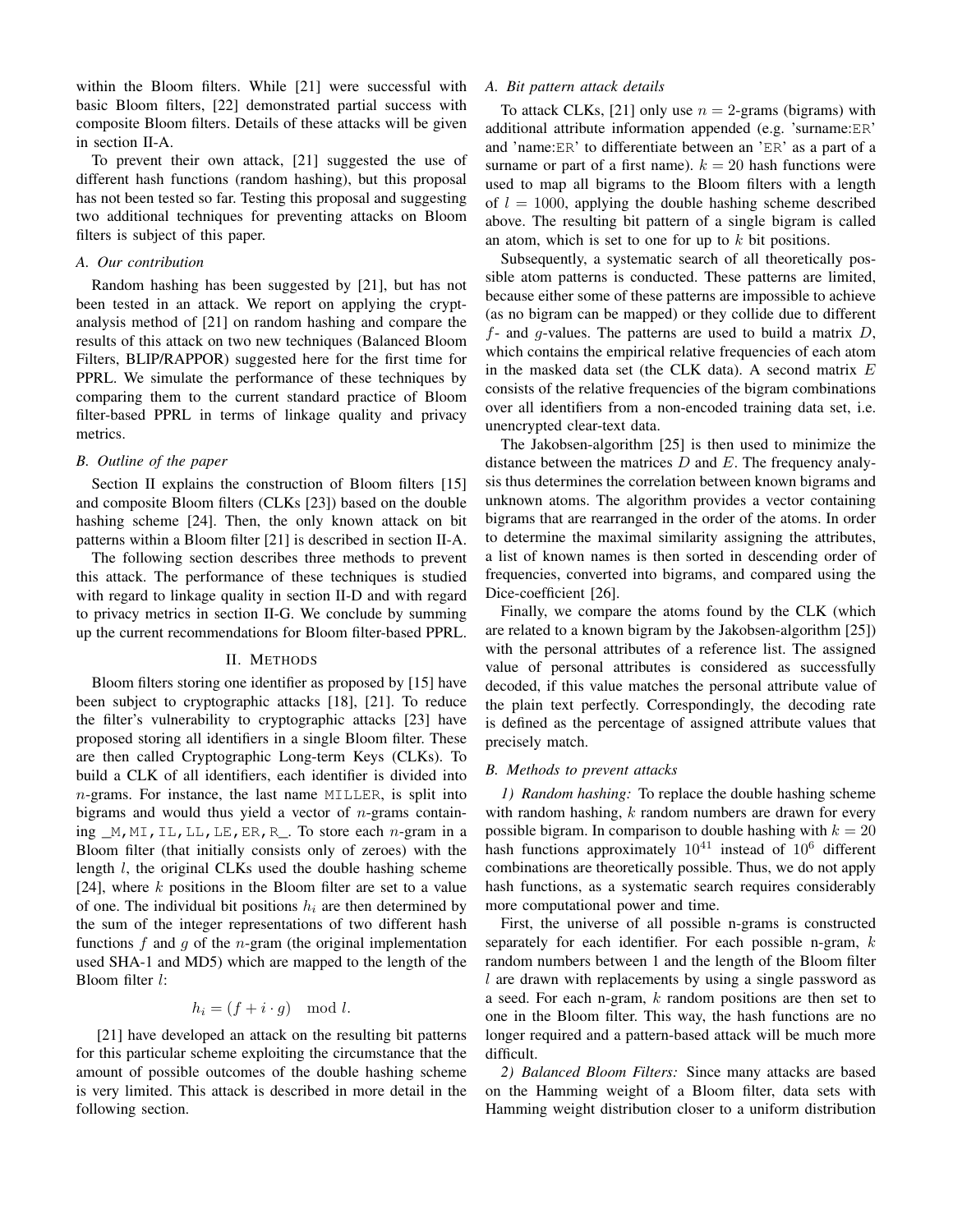

Fig. 1. Privacy level  $\epsilon$  dependent on the bit flipping probability f. Lower values of  $\epsilon$  denote a higher privacy level.

are more difficult to attack than data sets with non-uniform distributions. Of course, data sets with constant Hamming weights for all Bloom filters would be optimal in this regard. Codes with constant Hamming weights are known as balanced codes [27], [28].

Therefore, we suggest the use of *Balanced Bloom filters* with constant Hamming weight for PPRL. Balanced Bloom filters can be constructed by concatenating a Bloom filter with length  $l$  with a negated copy of the same Bloom filter. The resulting bit array of length  $2 \times l$  has to be permuted. This approach seems to prevent all attacks based on Hamming weights of Bloom filters.<sup>1</sup> It should be noted that the increased length of Balanced Bloom filters and their constant hamming weight increases computing time and – for some blocking methods – the required memory. are a more difficult to attack than data sets with non-uniform<br>
distributions. O'f course, data sets with constant Harming weights for all sets with constant Harming weights are known as balanced  $\frac{1}{2}$  and  $\frac{1}{2}$  a

*3) Permanent Randomized Response CLKs (BLIP):* To increase the level of *differential privacy* [30], [31] and to cover the CLKs in a way that it is impossible for deterministic attacks to be carried out, we implemented the RAPPOR technique [32], which was first proposed for Bloom filters in [30] (as BLIP (for BLoom-and-flIP)). This allows us to use randomized responses in order to flip the values of random bit positions. The permanent randomized response satisfies  $\epsilon_{\text{inf}}$ differential privacy [33] if

$$
\epsilon_{\inf} = 2k \ln \left( \frac{1 - \frac{1}{2}f}{\frac{1}{2}f} \right)
$$

where  $k$  is the number of hash functions and  $f$  is the probability of switching one bit (see Figure 1).

To implement the randomized response with a Bloom filter of the length l, each bit position  $B_i$  is treated with a random-

<sup>1</sup>If the Hamming weights of column of the resulting data set of Balanced Bloom filters vary and all rows are identically permuted, a reversal of the balancing might be possible by finding unique pairs of columns (this idea is due to [29]). To make the success of this attack highly unlikely, a different



Fig. 2. F-Scores of BLIP CLKs dependent on bit-flipping probabilities f and the number of hash functions  $k$ .  $f$ -values between 0.02 and 0.04 are unproblematic, depending on the number of hash functions used. More hash functions tolerate higher values of f.

ized response, which then provides us with the new bit value  $B_i$ :

$$
B_{i}^{'} = \begin{cases} 1 & \text{with probability} & \frac{1}{2}f \\ 0 & \text{with probability} & \frac{1}{2}f \\ B_{i} & \text{with probability} & 1-f \end{cases}
$$

.

This way, the new parameter  $f$  is the chance of flipping a bit at each bit position of the Bloom filter. To simulate the effect of BLIP on CLKs, we tested f-values ranging from 0.01 to 0.2 using  $k$  different numbers of hash functions. Figure 2 shows the F-Scores for several different PRR parameters we have tested. For all following calculations,  $k = 20$  hash functions and a flipping-probability of  $f = 0.02$  were applied. Note that  $f = 0.02$  does not guarantee a sufficient level of differential privacy (see Figure 1) [30]. Still, deterministic attacks are countervailed, while the privacy levels are approximately increased by a factor of two (since  $\epsilon$  is nearly halved).

*4) Balanced BLIP:* For analysis, we also combined BLIP with balanced codes by applying the balanced code first and using the randomized response on the resulting balanced CLK next. We used  $f = 0.02$  as for the BLIP CLKs.

# *C. Data*

The data set used to assess the quality measures of the record linkage (see section II-F) was generated by independently sampling surnames, names, and sex from a large administrative data base. Dates of birth were sampled uniformly. An error generator was used on a copy of the resulting data file with  $n = 10.000$  records, creating at least one error (swapping,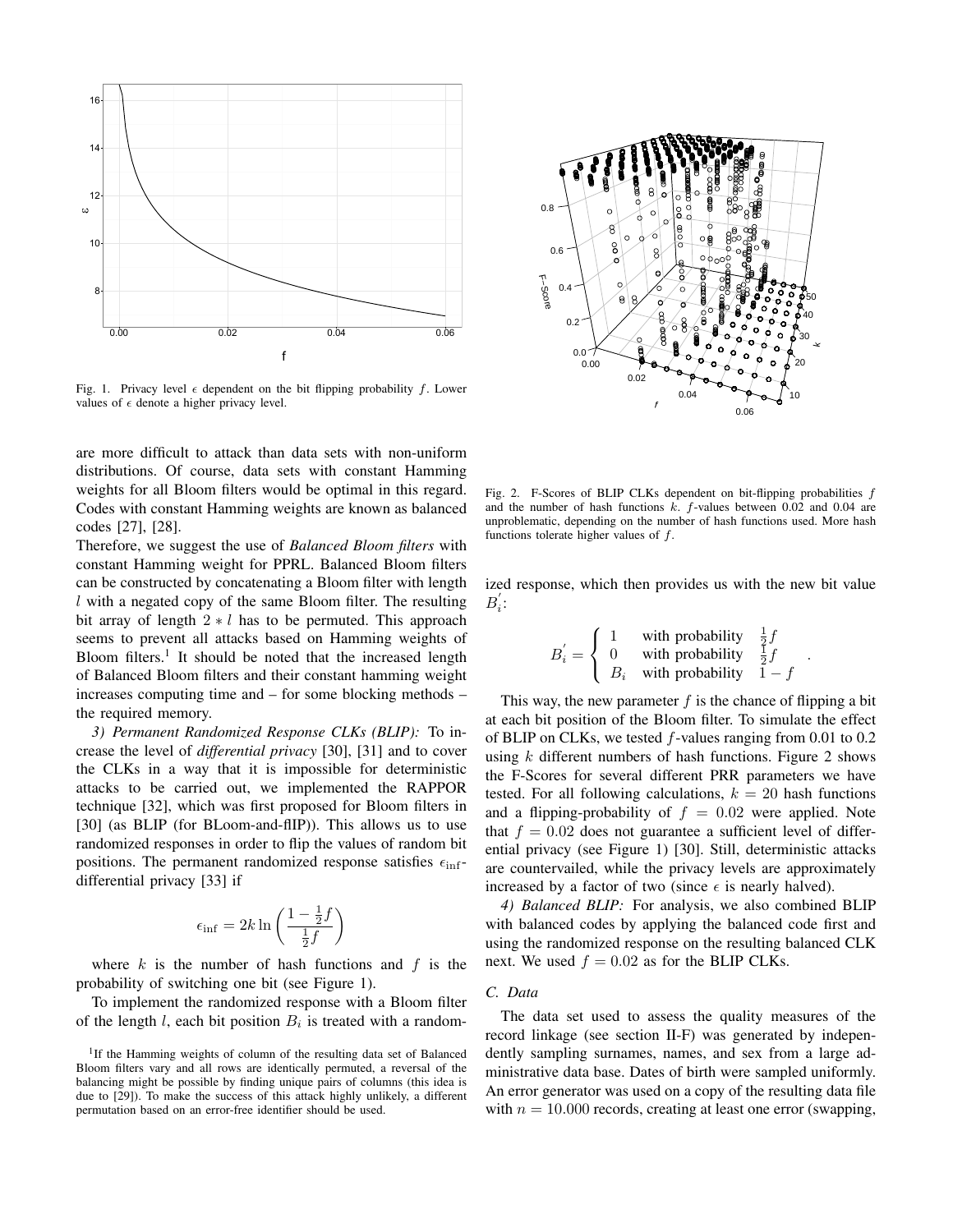replacement, inserts, deletions) in approximately 20% of the rows. The error-free and erroneous files were used to create different alternative Bloom filters, which were finally linked using Multibit trees (see section II-D).

For the bit pattern attack and the calculation of the privacy metrics, we used a second data set. Training data including  $n = 1.000.000$  entries containing surnames, first names, dates of birth, and birthplaces was created with an attribute frequency distribution that was similar to a large administrative data base. For privacy reasons, the attributes of the administrative data base were stored separately and contained only the absolute frequencies. Approximately 680.000 different first names, 400.000 different surnames, and 10.400 different locations were sampled independently from the population data base. The resulting sample therefore approximates the population distribution closely. This close approximation is necessary for the bit pattern attack, as the quality of the training data is important for decoding. However, in a real-life attack, the assumption of very similar frequency distributions in both data sets is unlikely to hold.

## *D. Linkage*

The two data files described in Section II-C were encrypted using the five methods mentioned in the previous section (Standard CLK, CLK with random hashing, BLIP, Balanced CLK, and Balanced BLIP). The resulting Bloom filters were linked using Multibit trees [34]. Multibit trees were used to construct "leaves". This was achieved by finding those bit positions, where approximately half of the records' bits were set to one and the other half of the records' bits were set to zero. This process was repeated until only a few records in each leaf were left – we limited this to three.

Using the information of the match bits, a maximum Tanimoto-similarity between all leaves of a Tree and a candidate Bloom filter could be estimated before we computed similarity. Following this strategy allowed us to exclude a large number of records from the search space. The threshold for the lowest possible Tanimoto-similarity is user-defined. The Tanimoto coefficient  $T$  is a similarity measure for bit vectors, which is defined as

$$
T(A, B) = \frac{A \wedge B}{A \vee B}
$$

for two bit vectors A and B. A value of  $T = 1$  represents perfectly matching vectors. Lowering the admitted minimal similarity threshold allows tolerating more errors between two vectors, but it may lead to an increase in false positive classifications (see II-F).

### *E. Implementation details*

This paper analyses the decoding rate of the bit pattern attack, different privacy measures, and the quality of record linkage. Privacy measures were assessed using R 3.3.0, all encoding variants were handled using an R-Package (PPRL) developed by our research group. The attack was implemented in Python 2.7 and C++. Linkage was done with R using a Multibit-tree.

#### *F. Linkage quality measures*

To assess the linkage quality, the standard record linkage criteria (precision, recall, and F-score) were used. Recall is defined as the number of true positive matches divided by the number of factual pairs, including pairs that were falsely classified as non-matches (false negatives *fn*):

$$
\text{Recall} = \frac{tp}{tp + fn}.
$$

The higher the recall, the better are record pairs found by a given linkage procedure. Precision is defined as the number of correctly classified pairs (true positive classifications  $tp$ ) divided by the number of all classified pairs (*tp* and false positives *fp*):

$$
Precision = \frac{tp}{tp + fp}.
$$

The higher the precision, the less likely is the false classification of potential pairs as matches. Finally, F-score is defined as the harmonic mean of recall and precision:

$$
F\text{-score} = \frac{2 \cdot \text{Recall} \cdot \text{Precision}}{\text{Recall} + \text{Precision}}.
$$

All measures range from zero to one.

#### *G. Privacy Metrics*

We evaluated various measures of privacy, calculated mutual information (MI) and entropy as well as the probability of suspicion (Ps) metrics [35]. Additional information, such as entropy and the number of unique bit patterns, were also included. In contrast to [36], we calculated mutual information on logarithms base 2 instead of base 10, so the units of entropy are bits. Encoded plain texts were used as the masked data set. Our training data set was used as the global (reference, in encoded form) data set. Both data sources are described in section II-C.

*1) Mutual information and relative information gain:* Mutual information (MI) was computed as

$$
MI = (H(X) + H(Y)) - H(X, Y)
$$

where  $H(X)$  is the entropy of the clear text variables and  $H(Y)$  is the entropy of the corresponding encrypted field (the CLKs). These are calculated as

and

$$
H(X) = -\sum_{i=1}^{n} P(x_i) \log P(x_i)
$$

$$
H(Y) = -\sum_{i=1}^{m} P(y_j) \log P(y_j).
$$

Furthermore, the entropy of the encrypted field (i.e. CLK entropy) together with the file size of the masked data set  $n_m$ are used to calculate the mean entropy (ME) for each variation of the encryption:

$$
ME = \frac{1}{n_m} H(Y).
$$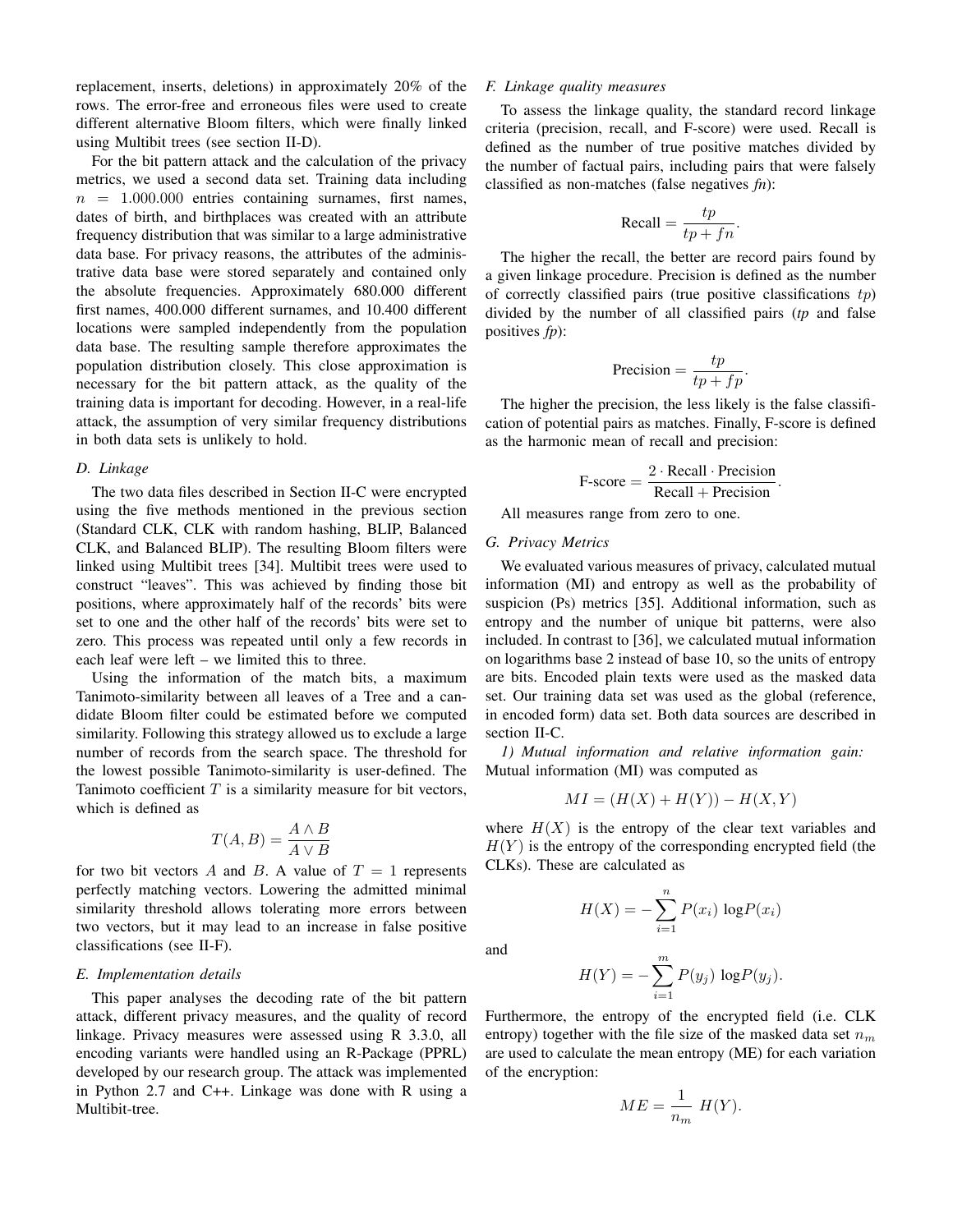

Fig. 3. F-Scores for different encodings dependent on Tanimoto-thresholds between 0.8 and 1.0.

For the calculation of the mutual information (MI), the joint entropy was computed by

$$
H(X,Y) = -\sum_{i=1}^{n} \sum_{j=1}^{m} P(x_i, y_j) \log P(x_i, y_j).
$$

Based on the mutual information criterion, the relative information gain (RIG) was calculated by

$$
RIG = \frac{MI}{H(X)}.
$$

*2) Probability of suspicion:* To calculate the probability of suspicion  $(P<sub>s</sub>)$  [35], we had to classify the result of the linkage of the encrypted global and masked data set first. As no true pair shared the same IDs, true positive matches could be classified easily: if the IDs of the positively classified pairs matched, a true positive pair (TP) was identified. If the pairs did not match, a false positive (FP) was recorded. The difference between the true positives and the actual number of pairs then represents the number of mismatched pairs (false negatives, FN).

With the known number of true positives (TP) and the file size of the masked data  $(n_m)$ , the probability of suspicion was calculated for each record as

$$
Ps = \frac{1}{TP} - \frac{\frac{1}{n_m}}{(1 - \frac{1}{n_m})}.
$$

# III. RESULTS

Figures 3, 4 and 5 show F-Scores, recall, and precision for each variation of the encryption.

Changing the encryption scheme from double hashing to random hashing showed no change in any of the linkage quality measures. Introducing BLIP with a bit-flipping probability of  $f = 0.02$  slightly reduced the F-Score for the standard CLK and the CLK with balanced codes. In addition, balancing the CLKs displayed a marginal increase in linkage quality as a result of improved recall measures.



Fig. 4. Recall for different encodings dependent on Tanimoto-thresholds between 0.8 and 1.0.



Fig. 5. Precision for different encodings dependent on Tanimoto-thresholds between 0.8 and 1.0.

The BLIP results are in line with the results from adding random bits to Bloom filters [13]. However, using bit flipping changed both zeroes and ones with a probability of  $\frac{f}{2}$ , while random bits only added a limited number of ones. It has to be noted that all BLIP CLKs show zero true positive matches (consequently, the F-scores, precision, and recall measures have a value of zero) when restricting the Multibit trees to a Tanimoto-similarity of one. However, this is not surprising, as a Tanimoto-similarity requires an exact match, which is highly unlikely when flipping random bits of each record with a probability of  $f = 0.02$ .

On the basis of the suggested Tanimoto-threshold of 0.85 [13], all proposed modifications yielded similar results as the reference CLK (double hashing scheme,  $k = 20$  hash functions,  $l = 1000$ ). Any of the methods tested here detected 90-95% of all true record pairs with F-scores between 0.947 to 0.969.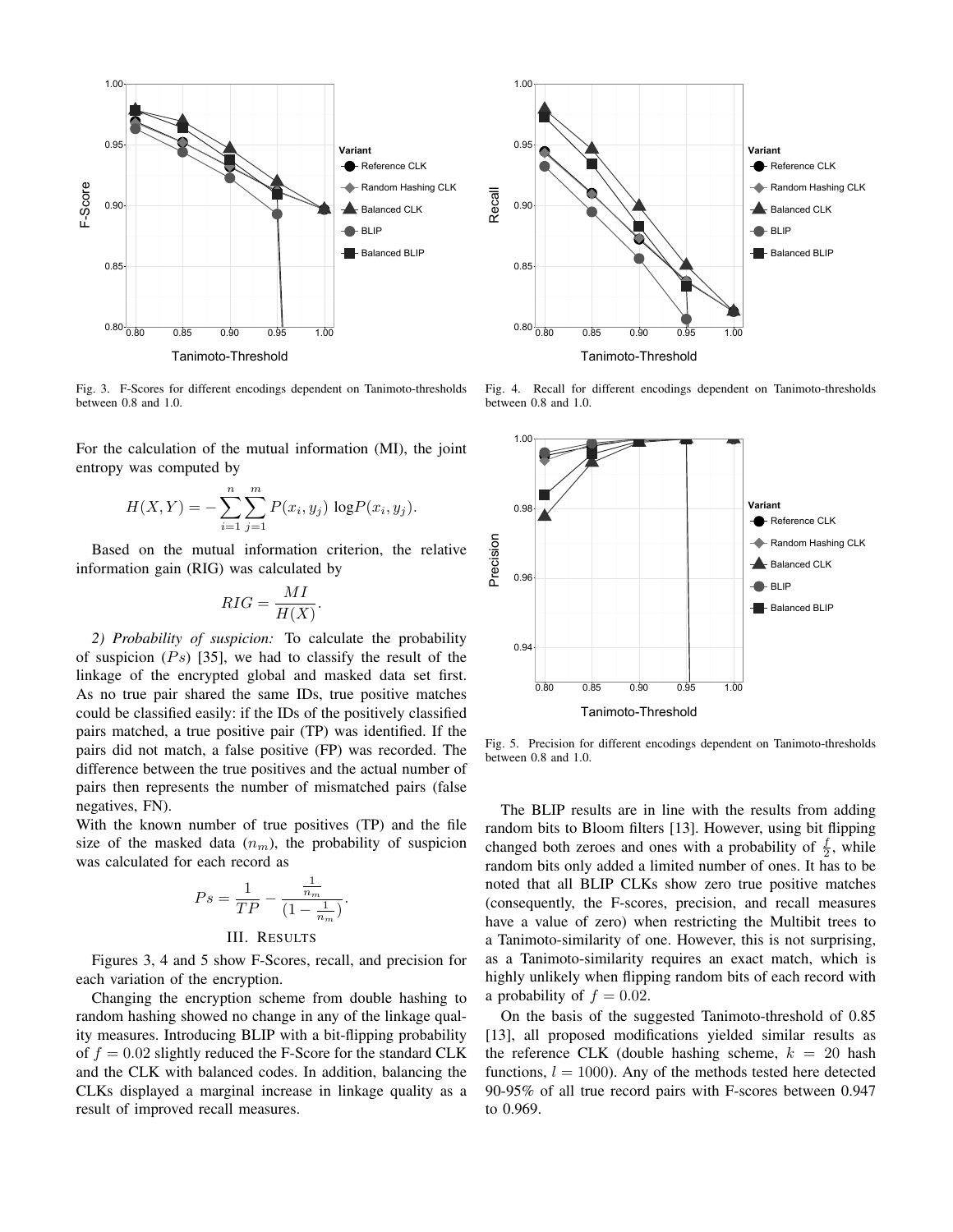Table I presents the decoding rates for each variation using the attack by [22], privacy metrics, entropy, and number of unique bit patterns in the data.

The results show that the published attack fails when introducing random hashing. The decoding rate dropped to zero for all methods except for the reference double hashing CLK. The attack is unsuccessful when the number of atoms is too low  $(< 300)$  to deduce bigrams from the bit patterns.

All privacy metrics (*Ps, RIG, MI*) are constant for all methods. This is due to the fact that all bit patterns are unique in the CLK encrypted data. The linkage attack yielded no feasible results, with a probability of suspicion  $(P_s)$  of zero. Finally, the metrics were unable to predict the decoding rate using the bit pattern attack.

#### IV. DISCUSSION

The findings reported demonstrate that it is possible to achieve good results with Privacy Preserving Record Linkage even under very strict privacy jurisdictions. Neither precision nor recall suffer substantially when any of the proposed techniques are applied.

Frequency attacks require very frequent combinations of identifiers that are not observed in our sample of a hundred thousand records. For most applications, this number of records is not exceeded at all or least not within a block formed by identifiers used for salting. Since the use of CLKs alone produces unique patterns for each unique combination of identifiers, in such settings frequency attacks are impossible on entire bit patterns (CLKs). In such situations, the privacy metrics suggested by the PPRL literature [35], such as MI or  $Ps$ , are useless as they always result in constant values.

Currently, the only known attack remaining [21] is the identification of bit patterns within a Bloom filter. Applying the decoding algorithms described by Niedermeyer [21] and modified by [22], yielded no successful decoding of bit patterns for any of the newly suggested encoding methods described here. Although random hashing by itself prevents the Niedermeyer attack, a combination of random hashing with balancing codes prohibits any attack based on Hamming weights, including attacks that are – to date – unknown. BLIP or RAPPOR, respectively, is intended to guarantee differential privacy. However, the probability of bit flipping required for conventional privacy levels is too high to be applied to CLKs in order to successfully link records. Therefore, BLIP with lower probabilities of bit flipping should be considered as a variant of random bits as suggested by [15] and discussed by [13]. BLIPs advantage is RRT masking of the bit by either reporting 0 or 1, instead of randomly inserting 1s. BLIP should make deterministic attacks on frequent sub-patterns harder and increases the number of unique full bit patterns. By increasing the number of unique patterns, any frequency attack requires larger data bases or block sizes to be successful. Using a data set with  $n = 100.000$  records, we have demonstrated that combining BLIP and balancing codes with random hashing prevents all known attacks.

### V. CONCLUSION

To sum up the current state of Bloom filter-based PPRL, and considering the results reported here, we recommend:

- 1) The use of as any many [37] stable [38] identifiers as available,
- 2) avoiding the use of padding [13],
- 3) limiting the length of identifiers [13],
- 4) using random hashing instead of double hashing,
- 5) using balanced and RRT Bloom filters,
- 6) using a stable identifier for salting [21],
- 7) linking Bloom filters using Multibit trees [39], [40].

Studying the impact of these modifications in real-world settings is subject of ongoing research of our group. Furthermore, we are implementing all Bloom filter-based techniques in an upcoming R-library.

#### ACKNOWLEDGEMENTS

We would like to thank the anonymous reviewers for their helpful comments.

This study was supported by the research grant SCHN 586/17-2 of the German Research Foundation (DFG) to the first author.

#### **REFERENCES**

- [1] P. Christen, *Data Matching: Concepts and Techniques for Record Linkage, Entity Resolution, and Duplicate Detection*. Berlin: Springer, 2012.
- [2] O. Abbott, P. Jones, and M. Ralphs, "Large scale linkage for total populations in official statistics," in *Methodological Developments in Data Linkage*, K. Harron, H. Goldstein, and C. Dibben, Eds. Chichester: Wiley, 2016, pp. 170–200.
- [3] R. Schnell, "Linking surveys and administrative data," in *Improving Survey Methods*, U. Enge, B. Jann, P. Lynn, A. Scherpenzeel, and P. Sturgis, Eds. New York, London: Routledge, 2015, pp. 273–287.
- [4] W. E. Winkler, "Record linkage," in *Handbook of Statistics 29A, Sample Surveys: Design, Methods and Applications*, D. Pfeffermann and C. Rao, Eds. Amsterdam: Elsevier, North-Holland, 2009, pp. 351–380.
- [5] P. Christen, "Febrl: a freely available record linkage system with a graphical user interface," in *HDKM '08 Proceedings of the second Australasian workshop on Health data and knowledge management*. Darlinghurst, Australia: Australian Computer Society, 2008, pp. 17–25.
- [6] W. Stallings, *Cryptography and Network Security: Principles and Practice*, 6th ed. New Jersey: Pearson, 2014.
- [7] X.-H. Zhou, C. Zhou, D. Liu, and X. Ding, *Applied Missing Data Analysis in the Health Sciences*. Hoboken: Wiley, 2014.
- [8] J. K. Leiss, D. Giles, K. M. Sullivan, R. Mathews, G. Sentelle, and K. M. Tomashek, "U.S. maternally linked birth records may be biased for Hispanics and other population groups," *Annals of Epidemiology*, vol. 20, no. 1, pp. 23–31, Jan. 2010.
- [9] J. T. Lariscy, "Differential record linkage by Hispanic ethnicity and age in linked mortality studies: implications for the epidemiologic paradox," *Journal of Aging and Health*, vol. 23, no. 8, pp. 1263–1284, Dec. 2011.
- [10] I. Baldi, A. Ponti, R. Zanetti, G. Ciccone, F. Merletti, and D. Gregori, "The impact of record-linkage bias in the Cox model," *Journal of Evaluation in Clinical Practice*, vol. 16, no. 1, pp. 92–96, 2010.
- [11] K. Harron, A. Wade, R. Gilbert, B. Muller-Pebody, and H. Goldstein, "Evaluating bias due to data linkage error in electronic healthcare records," *BMC Medical Research Methodology*, vol. 14, no. 1, p. 36, 2014.
- [12] D. Vatsalan, P. Christen, and V. S. Verykios, "A taxonomy of privacypreserving record linkage techniques," *Information Systems*, vol. 38, no. 6, pp. 946–969, 2013.
- [13] R. Schnell, "Privacy preserving record linkage," in *Methodological Developments in Data Linkage*, K. Harron, H. Goldstein, and C. Dibben, Eds. Chichester: Wiley, 2016, pp. 201–225.